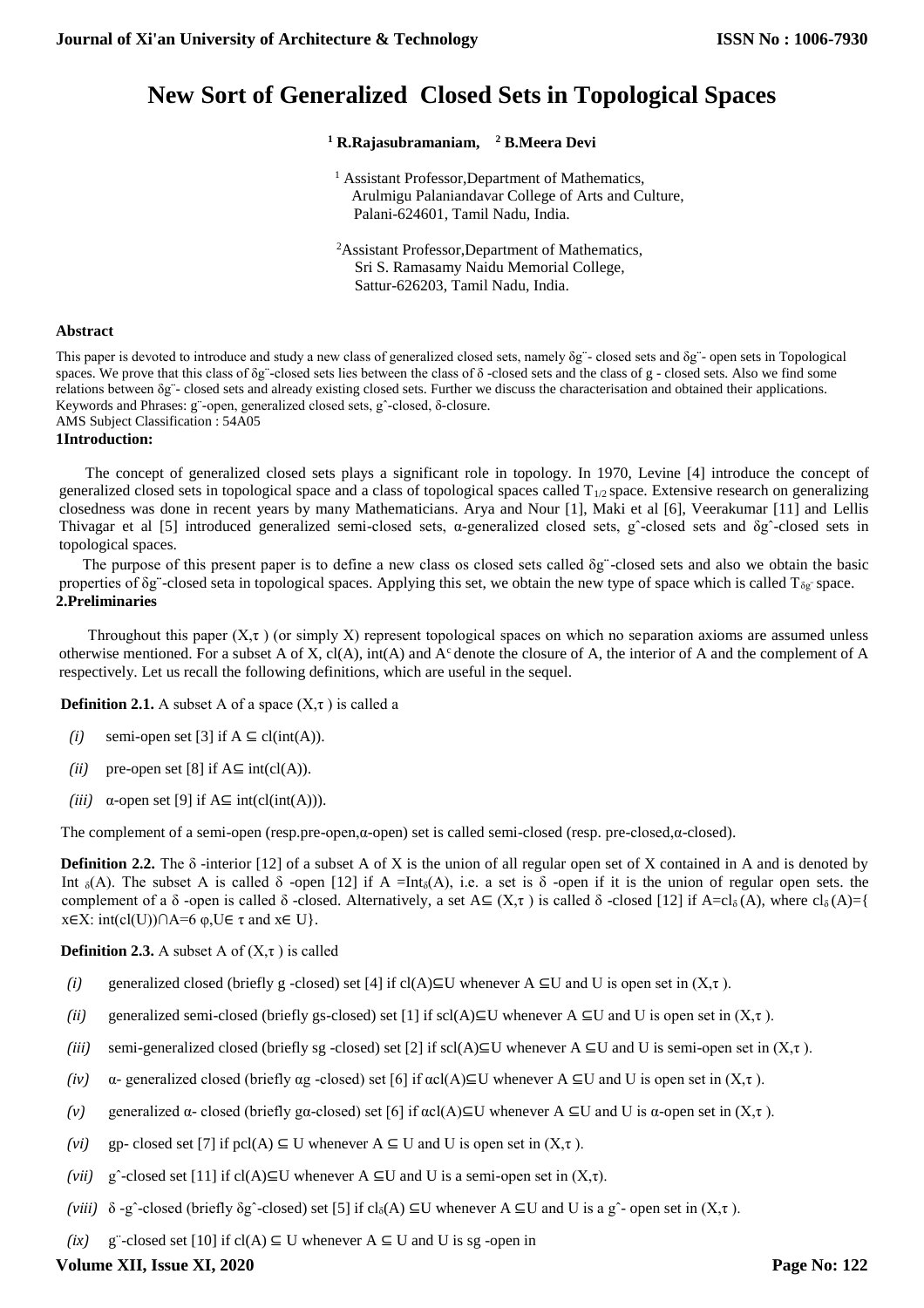$(X,\tau)$ .

The complement of a g -closed (resp. gs-closed, sg -closed, αg -closed, gαclosed, gp-closed, gˆ-closed, δgˆ-closed and g¨ closed) set is called g -open (resp. gs-open, sg -open, αg -open,gα-open,gp-open, gˆ-open, δgˆ-open and g¨-open).

**Definition 2.4.** A space  $(X, \tau)$  is called

- $(i)$  T<sub>1/2</sub>-space [4] if every g-closed set in it is closed.
- *(ii)*  $T^{\prime}_{3/4}$ -space [5] if every  $\delta g^{\prime}$ -closed set in it is  $\delta$ -closed.

### **3.Comparison**

In this section we introduce δg¨- closed sets in topological spaces and study some relation between δg¨ -closed sets and other existing closed sets.

**Definition 3.1.** A subset A of  $(X,\tau)$  is called  $\delta g$  -closed set if  $cl_{\delta}(A) \subseteq U$  whenever  $A \subseteq U$  and U is g set.

The complement of δg¨-closed set is called δg¨-open set.

**Theorem 3.2.** Every  $\delta$  -closed set in X is  $\delta$ g"-closed set.

Proof. Let A be  $\delta$ -closed set in X. Let U be any g¨- open set such that A  $\subseteq$  U. Since A is  $\delta$ -closed, cl<sub> $\delta$ </sub>(A) = A for every subset A of  $(X,\tau)$ . Thus  $cl_{\delta}(A) \subseteq U$  and hence A is  $\delta g^{\tau}$ -closed.

**Remark 3.3.** The converse of Theorem 3.2, is not necessarily true as seen from the following example.

**Example 3.4.** Let  $X = \{a,b,c\}$  and  $\tau = \{\varphi,\{a\},\{b,c\},X\}$ . Then the set  $\{a,b\}$  is  $\delta g^*$ -closed in  $(X,\tau)$  but not  $\delta$ -closed.

**Theorem 3.5.** Every δgˆ-closed set is δg¨-closed.

Proof. Let A be a δgˆ-closed set and U be any g¨- open set containing A. Since every g¨-open set is gˆ-open and A is δgˆ-closed,  $cl_{\delta}(A) \subseteq U$ , whenever  $A \subseteq U$ , U is g<sup>-</sup>-open. Hence A is  $\delta g$ <sup>--</sup>closed set.

**Remark 3.6.** The converse of the above theorem is not true in general as seen from the following example.

**Example 3.7.** Let  $X = \{a,b,c\}$  with the topology  $\tau = \{\varphi, \{c\}, \{a,b\}, X\}$ . Then  $\{a,c\}$  is  $\delta g^{\tau}$ -closed but not  $\delta g^{\tau}$ -closed set.

**Theorem 3.8.** Every δg¨-closed set is g -closed.

Proof. Let A be  $\delta g$  -closed set of  $(X,\tau)$ . Let U be open set in X such that  $A \subseteq U$ . Since every open set is g open, so U is a g open set of X. Since A is δg¨-closed set,  $cl_{\delta}(A) \subseteq U$ . Also since  $cl(A) \subseteq cl_{\delta}(A) \subseteq U$ , we obtain that  $cl(A) \subseteq U$  and hence A is gclosed.

**Remark 3.9.** The converse of the Theorem 3.8, is not true in general as seen form the following example.

**Example 3.10.** Let  $X = \{a,b,c\}$  and  $\tau = \{\varphi,\{a\},\{a,b\},\{a,c\},X\}$ . Then the set  $A = \{b\}$  is g-closed but not  $\delta g$  -closed in  $(X,\tau)$ . **Theorem 3.11.** Every  $\delta$ g"-closed set in  $(X,\tau)$  is ag -closed.

Proof. It is true that  $cl_{\alpha}(A) \subseteq cl_{\delta}(A)$  for every subset A of X.

**Remark 3.12.** The converse of Theorem 3.11 is not necessarily true as seen from the following example.

**Example 3.13.** Let  $X = \{a,b,c\}$  and  $\tau = \{\varphi,\{c\},\{a,c\},\{b,c\},X\}$ . Then the set  $A = \{a\}$  is ag-closed but not  $\delta g$  -closed.

**Theorem 3.14.** Every  $\delta$ g"-closed set is gs-closed in  $(X,\tau)$ .

Proof. Let A be an  $\delta$ g"-closed set and U be any open set containing A in  $(X, \tau)$ . Since every open set is g"-open set and A is  $\delta$ g"closed,  $cl_{\delta}(A) \subseteq U$  for every subset A of X. Also since  $cl_{\delta}(A) \subseteq cl_{\delta}(A) \subseteq U$ , we have  $cl_{\delta}(A) \subseteq U$  and hence A is gs-closed.

**Remark 3.15.** A gs closed set need not be δg¨-closed as shown in the following example.

**Example 3.16.** Let  $X = \{a,b,c\}$  and  $\tau = \{\varphi,\{b\},\{a,b\},\{b,c\},X\}$ . Then the set  $A = \{c\}$  is gs-closed but not  $\delta g$  -closed in  $(X,\tau)$ .

**Theorem 3.17.** Every  $\delta$ g"-closed set is gp-closed in  $(X,\tau)$ .

Proof. Let A be an  $\delta$ g"-closed set and U be any open set containing A in  $(X, \tau)$ . Since every open set is g"-open set and A is  $\delta$ g"closed,  $cl_{\delta}(A) \subseteq U$  for every subset A of X. Also since  $cl_{p}(A) \subseteq cl_{\delta}(A) \subseteq U$ , we obtain  $cl_{p}(A) \subseteq U$  and hence A is gp-closed.

**Remark 3.18.** The converse of the above Theorem in not true in general as seen from the following example.

## **Volume XII, Issue XI, 2020**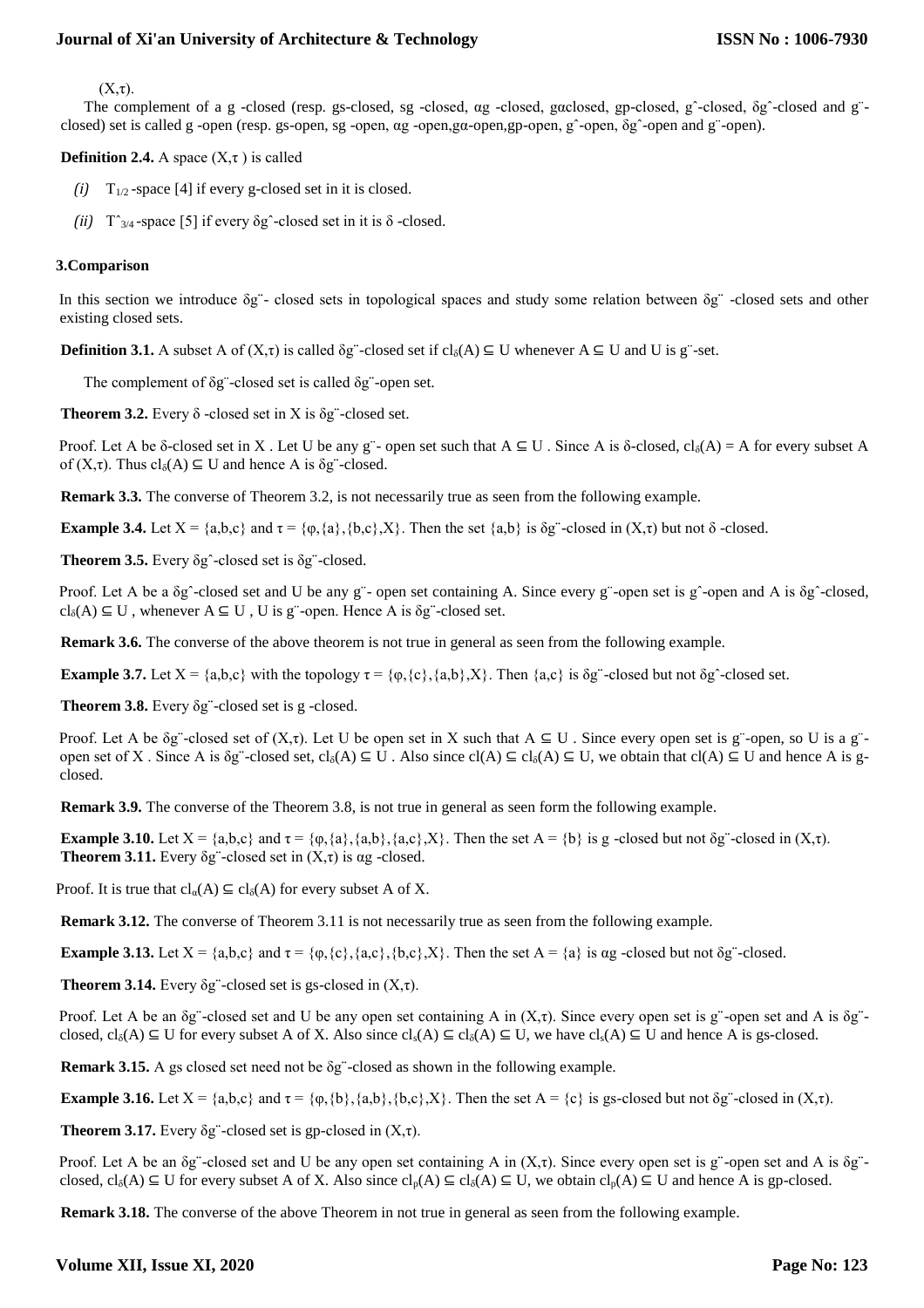**Example 3.19.** Let  $X = \{a,b,c\}$  with the topology  $\tau = \{\varphi,\{a,b\},X\}$ . Then the set  $A = \{a\}$  is gp-closed but not  $\delta g$  -closed in  $(X,\tau)$ .

**Remark 3.20.** The following examples show that the δg¨-closeness is independent from semi-closeness, sg -closeness, gαcloseness, gˆ-closeness and g¨closeness.

**Example 3.21.** Let  $X = \{a,b,c\}$  with the topology  $\tau = \{\varphi, \{a\}, \{a,c\}, X\}$ . Then the set  $A = \{c\}$  is semi-closed but  $\delta g$  -closed. The set  $B = \{a,b\}$  is  $\delta g$ <sup>-</sup>-closed but not semi-closed.

**Example 3.22.** Let  $X = \{a,b,c\}$  with the topology  $\tau = \{\varphi,\{b\},\{a,b\},X\}$ . Then the set  $A = \{a\}$  is both sg -closed and ga-closed but not  $\delta g$  -closed. The set  $B = \{b,c\}$  is  $\delta g$  -closed but neither sg -closed nor ga-closed.

**Example 3.23.** Let  $X = \{a,b,c\}$  with the topology  $\tau = \{\varphi, \{c\}, \{a,c\}, X\}.$ 

Then the set {b,c} is δg -closed but neither g -closed nor g -closed. Also Let  $X = \{a,b,c\}$  with the topology  $\tau =$  $\{\varphi, \{a\}, \{a,b\}, \{a,c\}, X\}$ . Then the A =  $\{b\}$  is both g<sup>o</sup>-closed and g<sup>o-</sup>closed but not  $\delta g$ <sup>o</sup>-closed.

**Remark 3.24.** We summarise the fundamental relationships between δg¨-closed and several types of generalized closed sets in the following diagram. Here  $A \rightarrow B$  (resp.  $A = B$ ) represents A implies B but converse is not necessary true (resp. A and B are independent)



1.δg¨-closed 2.δ-closed 3.semi-closed 4.sg-closed 5.δgˆ-closed 6.ˆg-closed 7.¨g-closed 8.g-closed 9.gα-closed 10.gp-closed 11.gs-closed 12.αg-closed

#### **4.Properties of** δg¨**-closed sets**

**Theorem 4.1.** The finite union of δg¨-closed sets in a space X is δg¨-closed.

Proof. Let {A<sub>i</sub>/i = 1,2,...n} be a finite class of δg<sup>"</sup>-closed subsets of a space (X,τ). Then for each g"-open set U<sub>i</sub> in X containing A<sub>i</sub>,<br>
Shi (A) = V<sub>i</sub> in Containing A<sub>i</sub>  $\text{Cl}_{\delta}(A_i) \subseteq U_i$ ,  $i \in \{1,2,...n\}$ . Hence  $\bigcup_i A_i \subseteq \bigcup_i U_i = V$ . SinceS V is g"-open sets in  $(X,\tau)$ . Also  $\bigcup_i cl_{\delta}(Ai) = cl_{\delta}(\bigcup_i A_i) \subseteq V$ . Therefore  $\bigcup_i A_i$  is  $\delta$ g"-closed in  $(X,\tau)$ .

**Remark 4.2.** The intersection of two δg¨-closed sets need not be δg¨-closed sets.

**Example 4.3.** Let  $X = \{a,b,c\}$  with the topology  $\tau = \{\varphi,\{b\},X\}$ . Then  $\{a,b\}$  and  $\{b,c\}$  are  $\delta g$  -closed sets, but  $\{a,b\} \cap \{b,c\} = \{b\}$ is not δg¨-closed.

**Proposition 4.4.** If A is both g<sup>"</sup>-open and  $\delta$ g<sup>"</sup>-closed set of  $(X,\tau)$ , then A is  $\delta$ -closed.

Proof. Let A be both g¨-open and  $\delta g$ ¨-closed set of  $(X,\tau)$ . Then  $\text{cl}_{\delta}(A) \subseteq A$  whenever A is g¨-open and  $A \subseteq \text{cl}_{\delta}(A)$ . Therefore we obtain that  $A = cl_{\delta}(A)$  and hence A is  $\delta$ -closed.

**Proposition 4.5.** If A is δg"-closed set of  $(X,τ)$  such that  $A \subseteq B \subseteq cl_{\delta}(A)$ , then B is also a δg"-closed set of  $(X,τ)$ .

Proof. Let U be a g¨-open set of  $(X,\tau)$  such that  $B \subset U$ . Since  $A \subset B$ ,  $A \subset U$ . Also since A is  $\delta g$  -closed, we have cl<sub> $\delta(A) \subset U$ </sub>. Now  $cl_{\delta}(B) \subset cl_{\delta}(cl_{\delta}(A)) = cl_{\delta}(A) \subset U$ . Therefore B is a  $\delta g$  -closed set of  $(X, \tau)$ .

**Proposition 4.6.** Let A be  $\delta g$  -closed set of (X,τ), then cl<sub> $\delta$ </sub>(A)−A does not contain a non-empty g -closed set.

Proof. Suppose that A is δg"-closed, let F be a g"-closed set contained in cl<sub>δ</sub>(A) – A. Now F<sup>c</sup> is a g"-open set in X such that A  $\subseteq$ F<sup>c</sup>. Since A is  $\delta g^-$ -closed set of  $(X,\tau)$ , then  $cl_{\delta}(A) \subset F^c$ . Hence  $F \subset (cl_{\delta}(A))^c$ . Also  $F \subset cl_{\delta}(A) - A$ . Therefore  $F \subseteq (cl_{\delta}(A))^c \cap$ cl<sub>δ</sub>(A) =  $\varphi$ . Hence F =  $\varphi$ .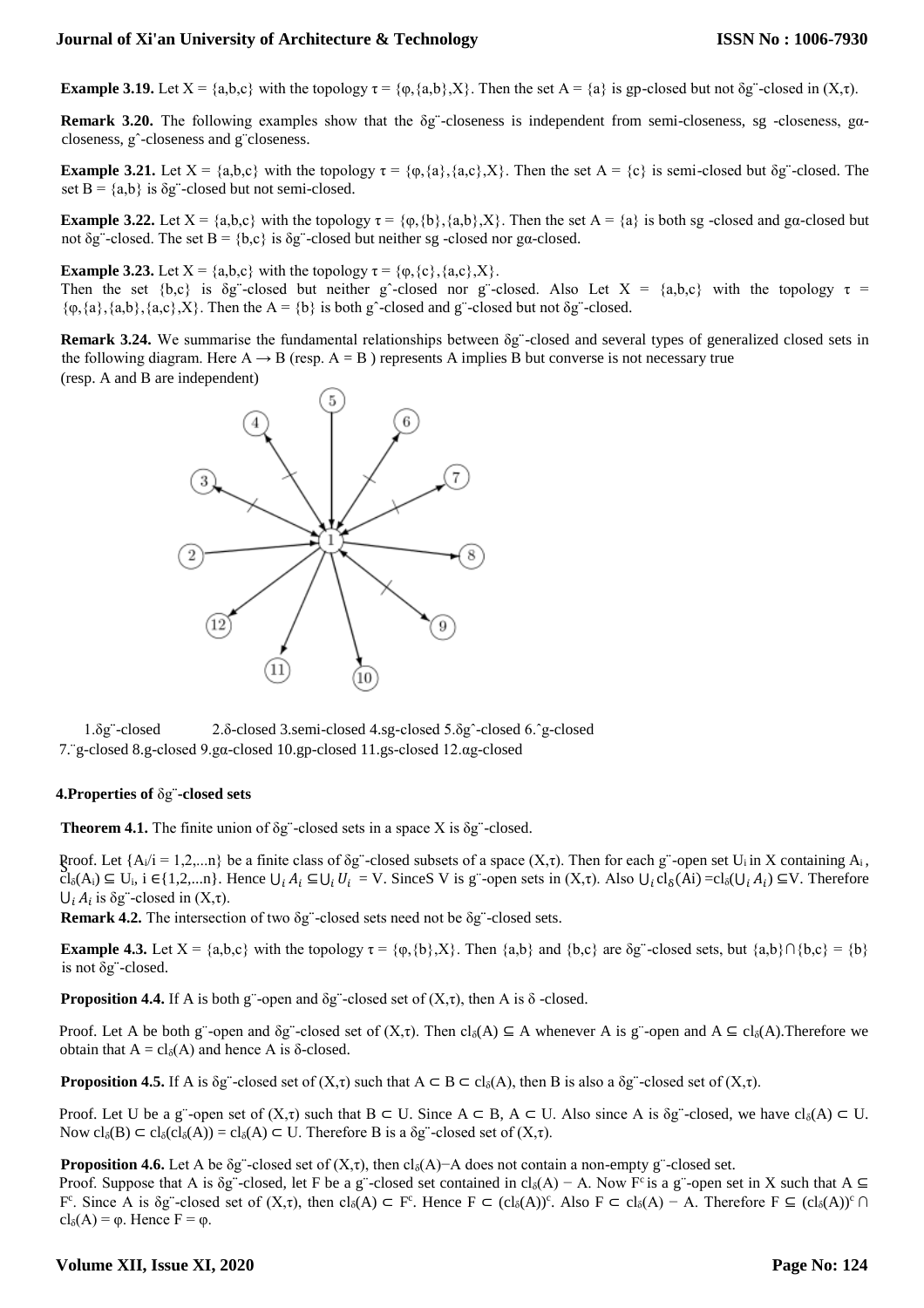**Theorem 4.7.** The intersection of a δg¨-closed set and δ -closed set is always δg¨-closed.

Proof. Let A be  $\delta$ g"-closed and F be  $\delta$ -closed. Let U be g"-open set such that A ∩ F ⊆ U, which implies A ⊆ U ∪ F°. Here F° is  $\delta$ open, so F<sup>c</sup> is open. Thus F<sup>c</sup> is g¨-open. Hence U ∪F<sup>c</sup> is g¨-open, so cl<sub>δ</sub>(A)  $\subseteq$  U ∪F<sup>c</sup>. Now cl<sub>δ</sub>(A)  $\cap$  F)  $\subseteq$  cl<sub>δ</sub>(A)  $\cap$  F  $\subseteq$  U. Hence A  $\cap$  F is  $\delta$ g"-closed.

**Theorem 4.8.** Let A be a  $\delta$ g -closed set of X. Then A is  $\delta$  -closed iff cl<sub> $\delta$ </sub>(A)−A is g -closed.

Proof. Necessity: Let A be δ-closed subset of  $(X,\tau)$ . Then  $cl_{\delta}(A) = A$ , so  $cl_{\delta}(A) - A = \varphi$ , which is g¨-closed. Sufficiency: Since A is  $\delta g$  -closed, by Proposition 4.6, cl<sub>δ</sub>(A) – A does not contain a non-empty g -closed set, which implies cl<sub>δ</sub>(A) – A =  $\varphi$ . That is, cl<sub>δ</sub>(A) = A. Hence A is δ-closed.

**Proposition 4.9.** In a topological space X, for each  $x \in X$  either  $\{x\}$  is g¨-closed or  $\{x\}$ <sup>c</sup> is  $\delta g$ ¨-closed in  $(X, \tau)$ .

Proof. Suppose that  $\{x\}$  is not g¨-closed in  $(X,\tau)$ . Then  $\{x\}^c$  is not g¨-open and the only g¨-open set containing  $\{x\}^c$  is the space X itself. Therefore  $cl_{\delta}(\{x\}^c) \subseteq X$  so  $\{x\}^c$  is  $\delta g^c$ -closed.

**Definition 4.10.** The intersection of all g¨-open subsets of X containing a set A is called the g¨-kernal of A and is denoted by g¨ $ker(A)$ .

**Lemma 4.11.** A subset A of  $(X,\tau)$  is  $\delta g^{\tau}$ -closed iff  $cl_{\delta}(A) \subseteq g^{\tau}$ -ker $(A)$ .

Proof. Assume that A is a  $\delta g^{\circ}$ -closed set in X. Then cl<sub> $\delta(A) \subseteq U$ </sub> whenever  $A \subseteq U$  and U is g<sup>oon</sup> in X. Let  $x \in cl_{\delta}(A)$ . Suppose x  $\notin$ g¨-ker(A), then there is g¨-open U such that  $x \notin U$ . Since U is a g¨-open containing A,  $x \notin cl_{\delta}(A)$  which is a contradiction. Hence  $x \in g^-$ -ker(A). Conversely assume that  $cl_{\delta}(A) \subseteq g^-$ -ker(A). If U is any g<sup>-</sup>-open set containing A, then  $cl_{\delta}(A) \subseteq g^-$ -ker(A) $\subseteq$ U. Therefore A is  $\delta g$  -closed.

**Definition 4.12.** The intersection of all δg¨-closed sets, each containing a set A in a topological space X is called the δg¨-closure of A and is denoted by  $\delta g$  -cl(A)

**Lemma 4.13.** Let A and B be subsets of  $(X,\tau)$ . Then

- *(i)*  $\delta g$   $\text{cl}(\varphi) = \varphi$  and  $\delta g$   $\text{cl}(X) = X$
- *(ii)* If  $A \subseteq B$ , then  $\delta g$ <sup>"</sup>-cl(A)  $\subseteq \delta g$ <sup>"</sup>-cl(B)
- $(iii)$   $\delta$ g"-cl(A) =  $\delta$ g"-cl( $\delta$ g"-cl(A))
- $(iv)$  δg"-cl(A ∪ B) = δg"-cl(A)∪ δg"-cl(B)
- *(v)* δg¨-cl(A ∩ B) ⊂ δg¨-cl(A)∩ δg¨-cl(B)

**Remark 4.14.** If A is δg"-closed in  $(X,\tau)$ , then  $\delta g$ "-cl(A) = A but the converse is not true in general as shown in the following example.

**Example 4.15.** Let  $X = \{a,b,c\}$  with the topology  $\tau = \{\varphi, \{a\}, X\}$ . Let  $A = \{a\}$  then  $\delta g^{\tau}$ -cl(A) =  $\{a\}$  but  $\{a\}$  is not  $\delta g^{\tau}$ -closed set.

**Remark 4.16.** In general, δg¨-cl(A) ∩ δg¨-cl(B) \* δg¨-cl(A∩B), as shown in the following example.

**Example 4.17.** Let  $X = \{a,b,c\}$  and  $\tau = \{\varphi,\{a\},\{b\},\{a,b\},\{a,c\},X\}$ . Let  $A = \{a,b\}$ ,  $B = \{b,c\}$ , then  $\delta g^{-} - cl(A) \cap \delta g^{-} - cl(B) = \{b,c\}$  $*$ {b} =  $\delta$ g"-cl(A ∩ B).

#### **5.**δg¨**-open sets in topological spaces**

In this section we introduce the concept of δg¨-open sets in top[ological spaces and study some of their properties.

**Definition 5.1.** A subset A of a topological space  $(X,τ)$  is called δg"-open if its complement A<sup>c</sup> is δg"-closed in  $(X,τ)$ .

**Theorem 5.2.** If a subset A of a topological space  $(X,\tau)$  is  $\delta$  -open then it is  $\delta$ g -open in X.

Proof. Let A be an  $\delta$ g"-open set in X. Then A<sup>c</sup> is  $\delta$ g"-closed in X. By Theorem 3.2, A<sup>c</sup> is  $\delta$ g"-closed in (X,τ). Hence A is  $\delta$ g"-open in X.

**Remark 5.3.** The converse of Theorem 5.2, is not true in general as seen in the following example.

**Example 5.4.** Let  $X = \{a,b,c\}$  and  $\tau = \{\varphi,\{c\},\{b,c\},X\}$ , then the set  $\{b,c\}$  is  $\delta g$  -open but not  $\delta$  -open in  $(X,\tau)$ .

**Proposition 5.5.** Every δg¨-open set is g -open, αg -open, gs-open and gpopen.

**Theorem 5.6.** A subset A of a topological space  $(X,\tau)$  is  $\delta g$  -open iff  $G \subseteq int_{\delta}(A)$  whenever G is g -closed set and  $G \subseteq A$ .

## **Volume XII, Issue XI, 2020**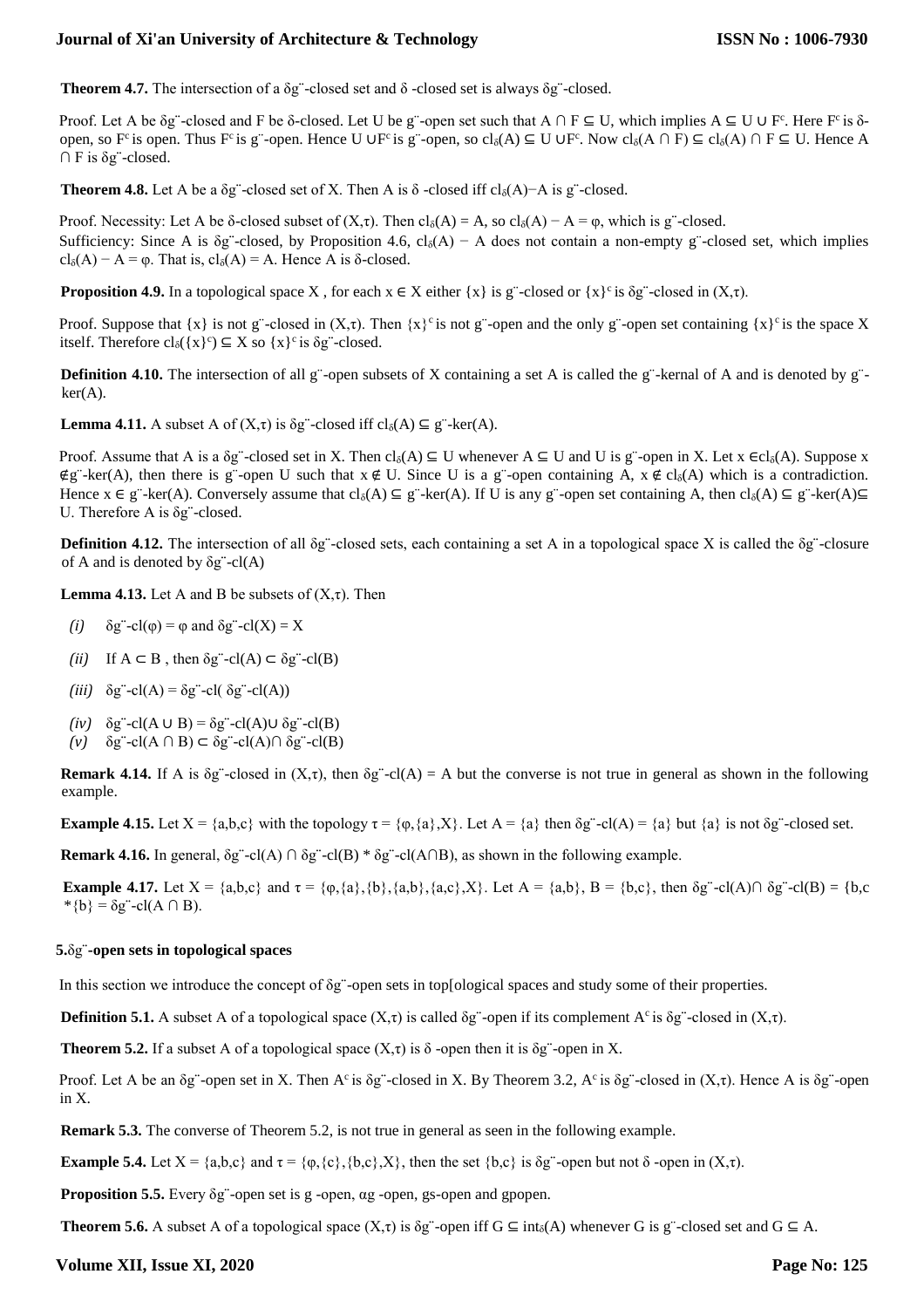Proof. Necessity: Let A be  $\delta g$  -open. ThenA<sup>c</sup> is  $\delta g$  - closed. Let G be a g closed set in  $(X, \tau)$  contained in A. Then G<sup>c</sup> is a g -open in  $(X,\tau)$  containing A<sup>c</sup>. Since A<sup>c</sup> is  $\delta g$  -closed, cl<sub>δ</sub>(A<sup>c</sup>)  $\subseteq G^c$ . Hence  $G \subseteq int_\delta(A)$ . Sufficiency: Assume that G ia contained in int<sub>δ</sub>(A), whenever G is contained in A and G is δg"-closed in  $(X,\tau)$ . Let  $A^c \subseteq F$  where F is g"-open. Then  $F^c \subseteq A$ . By hypothesis  $F^c$  $\subseteq$  int<sub>δ</sub>(A). This implies  $cl_{\delta}(A^c) \subset F$ . Thus is  $\delta g^c$ -closed. Hence A is  $\delta g^c$ -open.

**Remark 5.7.** For a subset A of X,  $cl_{\delta}(X - A) = X - int_{\delta}(A)$ .

**Proposition 5.8.** If A is a  $\delta$ g"-open set in  $(X,\tau)$  such that int<sub> $\delta$ </sub> $(A) \subseteq B \subseteq A$ , then B is also a  $\delta$ g"-open set of  $(X,\tau)$ . Proof. Let  $int_{\delta}(A) \subseteq B \subseteq A$  which implies that  $X-A \subseteq X-B \subseteq X-int_{\delta}(A)$ . By Remark 5.7,  $X - A \subseteq X - B \subseteq cl_{\delta}(A)$ . Since  $X - A$ is δg"-closed, by Proposition 4.5,  $X - B$  is δg"-closed and hence B is δg"-open in  $(X,τ)$ .

**Theorem 5.9.** If A and B are  $\delta$ g¨-open in X iff G = X whenever G is g¨-open and X − A ⊆ X − B ⊆ int<sub> $\delta$ </sub>(A) ∪ A<sup>c</sup> ⊆ G.

Proof. Necessity: Let A be  $\delta g^{\dagger}$ -open set and G be g"-open and int<sub>δ</sub>(A)∪A<sup>c</sup>  $\subseteq$ 

G. This implies  $G^c \subseteq (int_{\delta}(A) \cup A^c)^c = (int_{\delta}(A))^c \cap A = (int_{\delta}(A))^c - A^c =$ 

Hence  $G=X$ .

Sufficiency: Suppose that F is $\delta g^-$ -closed and F ⊆ A. Then int<sub> $\delta(A) \cup A^c \subseteq int_{\delta}(A) \cup F^c$ . It follows by hypothesis that int $_{\delta}(A)$  U</sub>  $F^c = \varphi$  and hence  $F \subseteq \text{int}_{\delta}(A)$ . Hence by Theorem 5.6, A is  $\delta g^c$ -open in  $(X, \tau)$ .

**Lemma 5.10.** Let A be a subset of  $(X,\tau)$  and  $x \in X$ . Then  $x \in \delta g$  -cl(A) iff V  $\cap$  A =6  $\varphi$  for every  $\delta g$  -open set V containing x.

Proof. Suppose that there exists a  $\delta g$  open set V containing x such that V  $\cap$  A =  $\varphi$ . Since A ⊂ X − V,  $\delta g$  -cl(A) ⊂ X − V and hence  $x \notin \delta g$ "-cl(A).

Conversely, assume that  $x \notin \delta g$  -cl(A). Then there exists a  $\delta g$  -closed set F containing A such that  $x \notin F$ . Since  $x \in X - F$  and X  $-F$  is  $\delta$ g"-open,  $(X - F) \cap A = \varphi$ .

We introduce the following definition.

**Definition 5.11.** The union of all δg"-open sets, each contained in a set A in a topological space X is called δg"-interior of A and is denoted by  $\delta g$ "-int(A).

**Lemma 5.12.** Let A and B be subsets of  $(X,\tau)$ . Then

- *(i)*  $\delta g$  -int( $\varphi$ ) =  $\varphi$  and  $\delta g$  -int(X) = X
- (*ii*) If  $A \subseteq B$ , then  $\delta g$  -int(A)  $\subseteq \delta g$  -int(B)
- *(iii)* δg¨-int(A ∪ B) ⊇ δg¨-int(A)∪ δg¨-int(B)
- *(iv)* δg¨-int(A ∩ B) ⊆ δg¨-int(A)∩ δg¨-int(B)

**Theorem 5.13.** Let A be any subset of  $(X, \tau)$ . Then the following statements hold.

- $(i)$   $(\delta g^{-} \text{-} \text{int}(A))^c = \delta g^{-} \text{-} \text{cl}(A^c)$
- (*ii*)  $\delta g$  int(A) =  $(\delta g$  cl(A<sup>c</sup>))<sup>c</sup>
- $(iii)$   $\delta g^{-}$ -cl(A) =  $(\delta g^{-}$ -int(A<sup>c</sup>))<sup>c</sup>

Proof. (i) Let  $x \in (\delta g^{-} \text{int}(A))^c$ . Then  $x \notin \delta g^{-} \text{int}(A)$ . That is every  $\delta g^{-}$ -open set U containing x is such that U \* A. Hence U  $\cap A^c$  $\neq \varphi$ . By lemma 5.10,  $x \in \delta g$  -cl(A<sup>c</sup>) and hence  $(\delta g$  -int(A))<sup>c</sup>  $\subseteq \delta g$  -cl(A<sup>c</sup>). Now let  $x \in \delta g$  -cl(A<sup>c</sup>). Then by lemma 5.10, every  $\delta g$  -open set U containing x is such that U∩A<sup>c</sup> ≠ φ. Thus U ⊈ A. This implies that x ∉  $\delta g$  -int(A). Therefore x ∈ ( $\delta g$  -cl(A))<sup>c</sup> and so  $\delta g$ "-cl(A°)  $\subseteq (\delta g$ "-int(A))°. Thus  $(\delta g$ "-int(A))° =  $\delta g$ "-cl(A°).

- (ii) Follows by taking complements in (i).
- (iii) Follows by replacing A by  $A^c$  in (i).

## **6.Applications**

In this section we introduce a new type of space namely  $T_{\delta g}$  -space

**Definition 6.1.** A space X is called a  $T_{\delta g}$  -space if every  $\delta g$  -closed set in it is  $\delta$  -closed.

**Theorem 6.2.** For a topological space  $(X, \tau)$ , the following conditions are equivalent.

- *(i)*  $(X,\tau)$  is a  $T_{\delta g}$  -space.
- *(ii)* Every singleton of X is either  $\delta$ g"-closed or  $\delta$ -open.